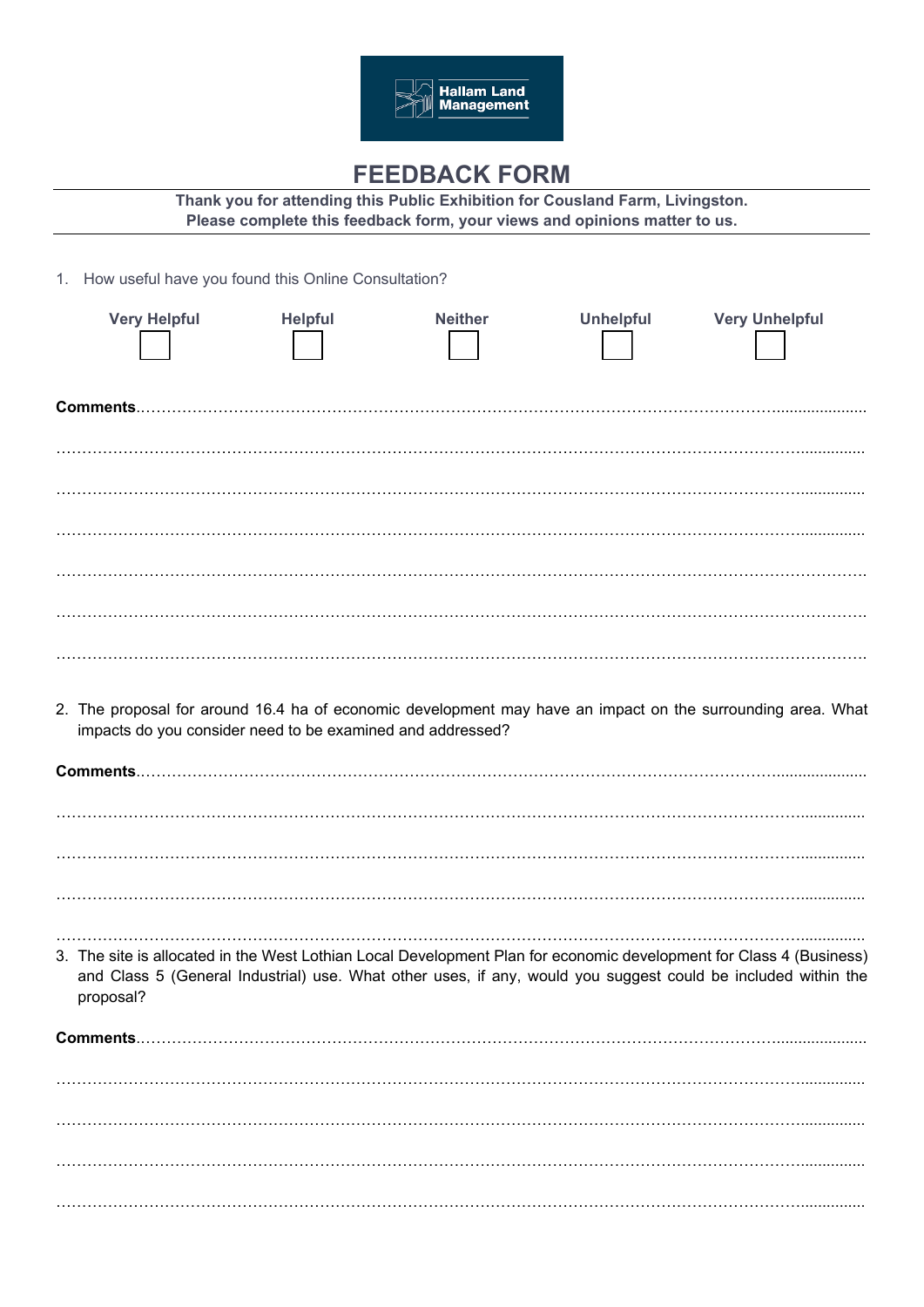|    | 4. In addition to Class 4 (Business) and Class 5 (General Industrial) use, the proposal incorporates Class 6 (Storage<br>and Distribution) use. Do you see any advantages or disadvantages in including Class 6 (Storage and Distribution)<br>use within the proposal? |
|----|------------------------------------------------------------------------------------------------------------------------------------------------------------------------------------------------------------------------------------------------------------------------|
|    |                                                                                                                                                                                                                                                                        |
|    |                                                                                                                                                                                                                                                                        |
|    |                                                                                                                                                                                                                                                                        |
|    |                                                                                                                                                                                                                                                                        |
|    |                                                                                                                                                                                                                                                                        |
|    | 5. What do you think about the preliminary proposal as presented? What changes, if any, would you recommend?                                                                                                                                                           |
|    |                                                                                                                                                                                                                                                                        |
|    |                                                                                                                                                                                                                                                                        |
|    |                                                                                                                                                                                                                                                                        |
|    |                                                                                                                                                                                                                                                                        |
| 6. | Please outline what you consider to be the main strengths / advantages and weaknesses / disadvantages of the<br>proposed development.                                                                                                                                  |
|    | <b>Strengths / Advantages</b>                                                                                                                                                                                                                                          |
|    |                                                                                                                                                                                                                                                                        |
|    |                                                                                                                                                                                                                                                                        |
|    |                                                                                                                                                                                                                                                                        |
|    | <b>Weaknesses / Disadvantages</b>                                                                                                                                                                                                                                      |
|    |                                                                                                                                                                                                                                                                        |
|    |                                                                                                                                                                                                                                                                        |
|    |                                                                                                                                                                                                                                                                        |
|    |                                                                                                                                                                                                                                                                        |
|    | 7. Do you have any other comments or suggestions?                                                                                                                                                                                                                      |
|    | <b>Comments</b>                                                                                                                                                                                                                                                        |
|    |                                                                                                                                                                                                                                                                        |